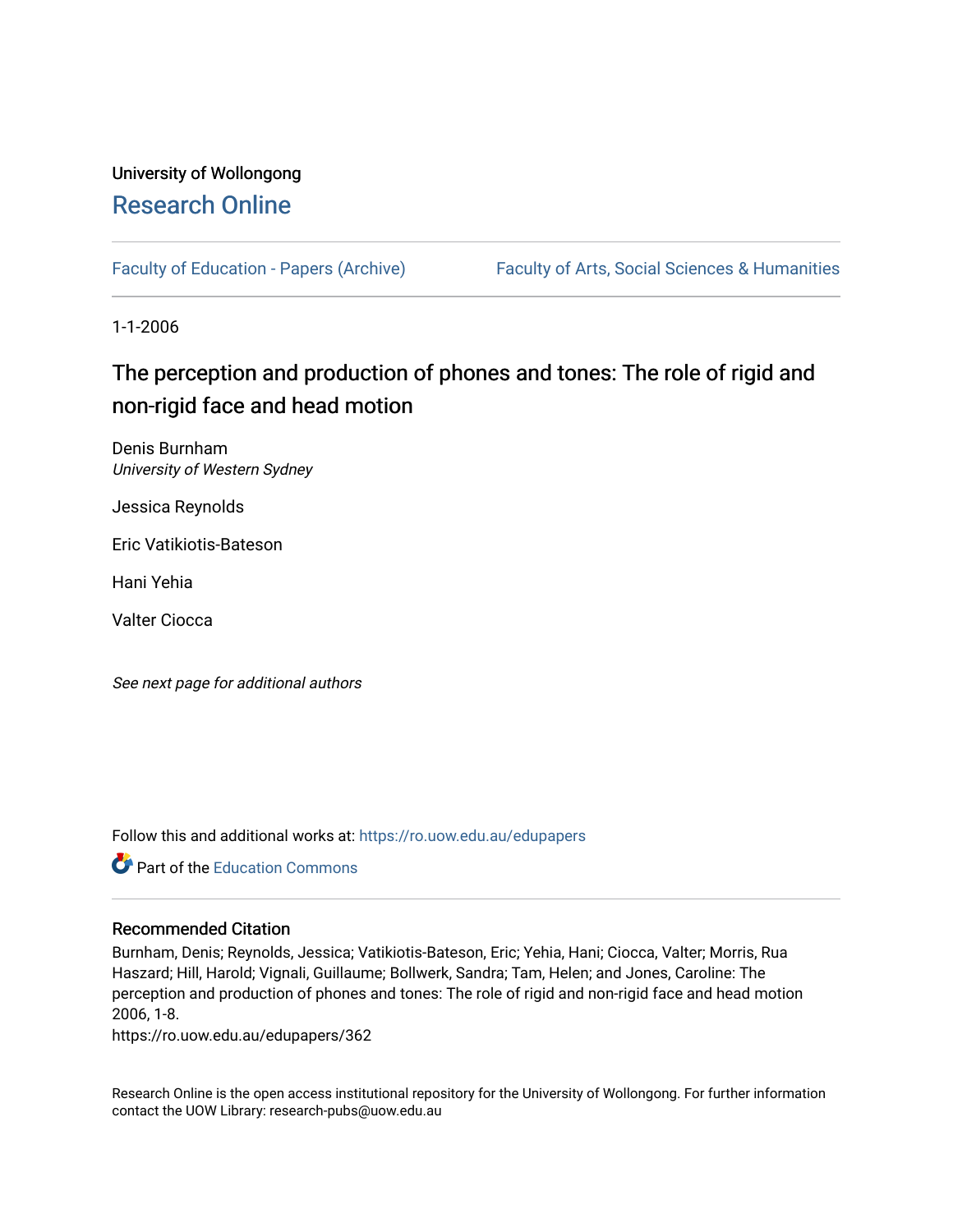#### Authors

Denis Burnham, Jessica Reynolds, Eric Vatikiotis-Bateson, Hani Yehia, Valter Ciocca, Rua Haszard Morris, Harold Hill, Guillaume Vignali, Sandra Bollwerk, Helen Tam, and Caroline Jones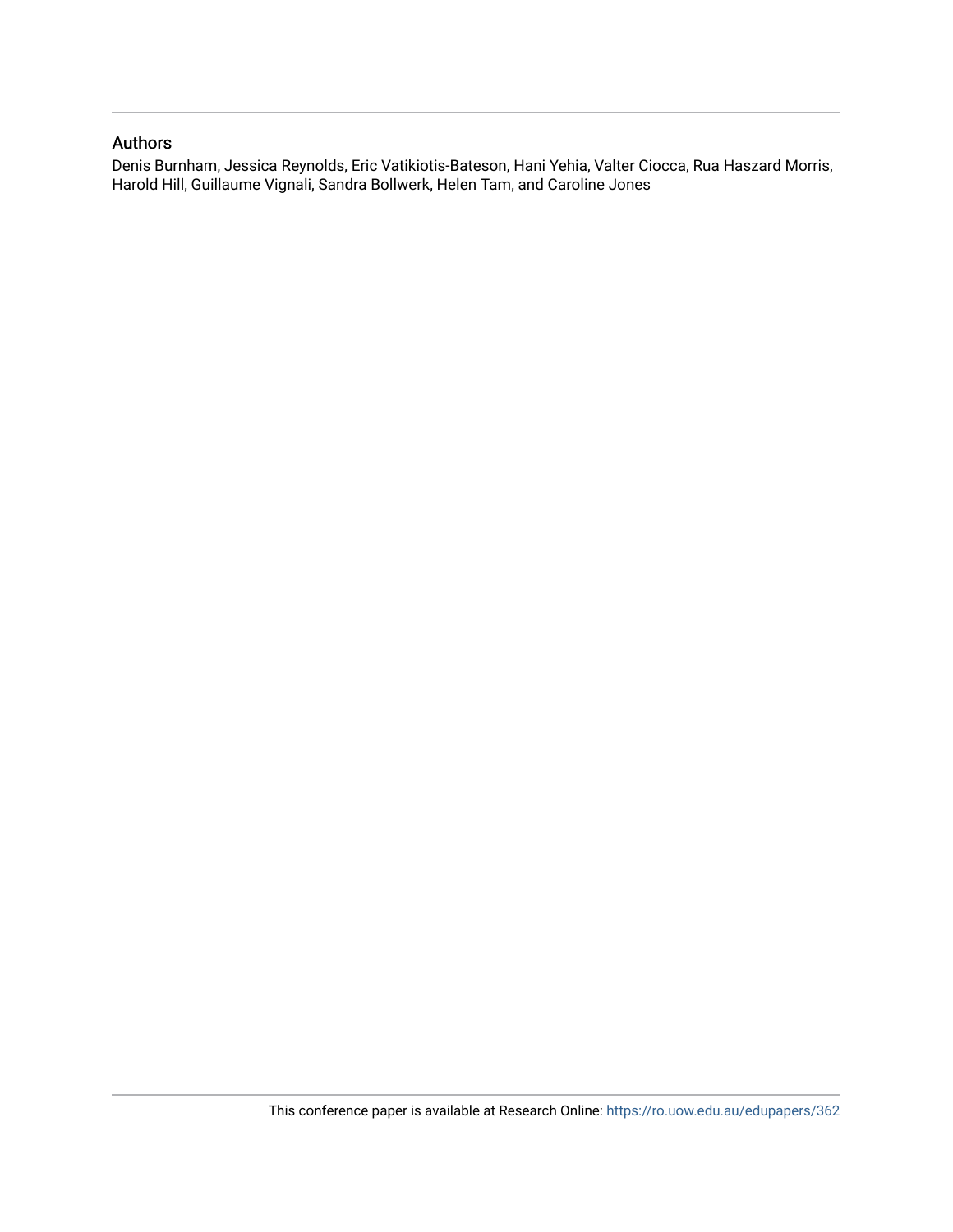## **The Perception and Production of Phones and Tones: The Role of Rigid and Non-Rigid Face and Head Motion**

### **Denis Burnham<sup>1</sup> , Jessica Reynolds<sup>1</sup> , Eric Vatikiotis-Bateson2 , Hani Yehia<sup>3</sup> , Valter Ciocca<sup>4</sup> , Rua Haszard Morris<sup>1</sup> , Harold Hill<sup>5</sup> , Guillaume Vignali<sup>1</sup> , Sandra Bollwerk<sup>1</sup> , Helen Tam<sup>1</sup> , Caroline Jones**<sup>6</sup>

<sup>1</sup>MARCS Auditory Laboratories, University of Western Sydney, Australia

<sup>2</sup>Department of Linguistics, University of British Columbia

<sup>3</sup> Center for Research on Speech, Acoustics, Language and Music, UFMG, Brazil

<sup>4</sup>Division of Speech and Hearing Sciences, University of Hong Kong

<sup>5</sup>Cognitive Information Sciences Laboratories, ATR, Japan

<sup>6</sup>School of Education, University of New South Wales

[d.burnham@uws.edu.au,](mailto:d.burnham@uws.edu.au) [13506894@scholar.uws.edu.au,](mailto:13506894@scholar.uws.edu.au) [evb@interchange.ubc.ca,](mailto:evb@interchange.ubc.ca) [hani@cefala.org,](mailto:hani@cefala.org) [vciocca@hkusua.hku.hk,](mailto:vciocca@hkusua.hku.hk) [rua@adi.co.nz,](mailto:rua@adi.co.nz) [hill@atr.jp,](mailto:hill@atr.jp) [guillaume@vignali.net,](mailto:guillaume@vignali.net) [H.H.Y.TAM@soton.ac.uk,](mailto:H.H.Y.TAM@soton.ac.uk) [sc.jones@unsw.edu.au](mailto:sc.jones@unsw.edu.au)

*Abstract. There is evidence, mostly with phones (consonants & vowels), that visual concomitants of articulation facilitate speech perception. Here the visual concomitants of lexical tone are considered. In tone languages fundamental frequency variations signal lexical meaning. In a word identification experiment with auditory-visual words differing only in tone, Cantonese perceivers performed above chance in a Visual Only condition. A subsequent study showed augmentation of word pair discrimination in noise in an Auditory-Visual compared to an Auditory Only condition for Cantonese, tonal Thai speakers, and even non-tone Australian speakers). The source of this perceptual*  information was sought in an OPTOTRAK production study of a Cantonese speaker. *Functional Data Analysis (FDA) and Principal Component (PC) extraction suggests that the salient PCs to distinguish tones involve rigid motion of the head rather than non-rigid face motion. Results of a final perception study using OPTOTRAK output in which rigid or non-rigid motion could be presented independently in tone differing or phone differing conditions, suggests that non-rigid motion is most useful for the discrimination of phones, whereas rigid motion is most useful for the discrimination of tones.* 

#### **1. Background**

Speech is auditory-visual: whenever visual (lip, face, and head and neck motion) information is available, humans use it to augment, and modify speech perception. Sumby and Pollack, (1954) showed augmentation: accuracy increases of 40-80% when speech presented in a noisy environment is accompanied by the speaker's face; and McGurk and McDonald (1976) showed modification: the McGurk effect, in which auditory [ba] paired with visual [ga] is perceived as "da"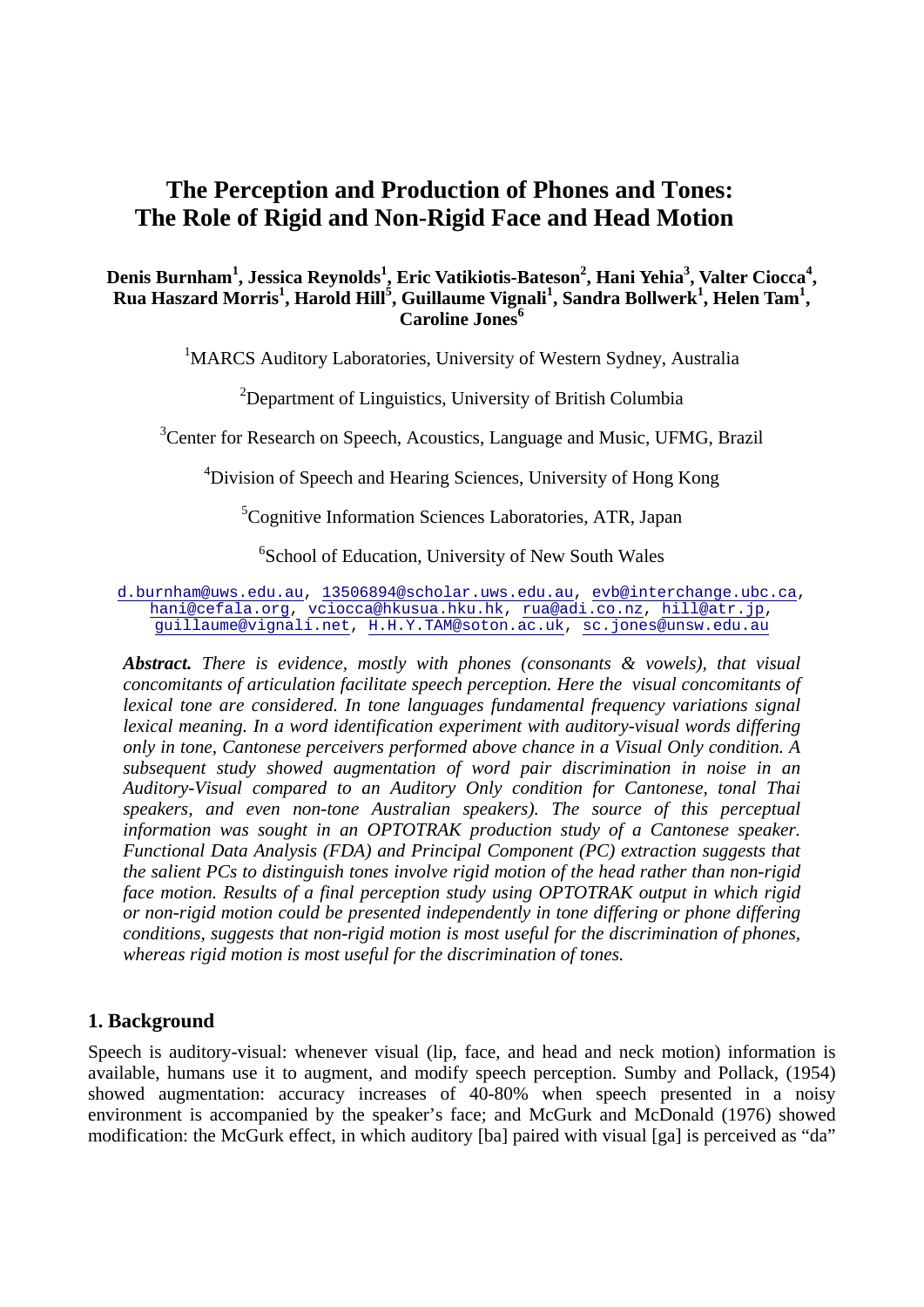or "tha". So, both auditory and visual speech information is important in speech perception, and it is argued that this is because convergent information better specifies the speech source (Vatikiotis-Bateson, Kuratate, Munhall, & Yehia, 2000). The McGurk Effect occurs in tone languages - Cantonese (deGelder, Bertelson, Vroomen & Chen, 1995) and Thai (Burnham, 1992), but only insofar as it effects phones - consonants and vowels. So, until recently all the research on auditoryvisual speech perception has concerned the perception of phones, with no consideration of visual information for tones.

Tone is primarily based on  $F_0$ , e.g., Cantonese has 6 tones, as in /fu55/ 'husband', /fu33/ 'rich', and /fu22/ 'father', /fu25/ 'tiger', /fu21/ 'to hold', and /fu23/ 'woman'. In pitch-accented languages tone is carried between syllables, e.g., Japanese has 2 pitch-accents, high-low, e.g., ka $\overline{k}$ ki 'oyster', and low-high, e.g., ka ki 'persimmon'. Auditory-visual speech perception may operate differently in tone languages: Japanese listeners' McGurk effect perception is less influenced by visual speech than is that of their American counterparts (Sekiyama, 1994), and the effect is further reduced in Chinese perceivers (Sekiyama, 1997). Sekiyama reasons that as there are 6 tones in Cantonese, 2 pitch-accents in Japanese, and none in English, these cross-language auditory-visual effects could result from the relative prevalence of tone, which presumably has few visual concomitants.

There are visual correlates of  $F_0$  in speech production. Cavé, Guaïtella, Bertrand, et al. (1998) showed correlation between French speakers' eyebrow motion and intonation in sentences, and there are strong correlations between head motion and  $F_0$  during speech (Yehia, Kuratate, & Vatikiotis-Bateson, 2002), which are continuous and seem to be used in auditory-visual perception (Vatiktiotis-Bateson et al., 2000). However, studies of the visual concomitants of tone are lacking.

Auditory-visual perception and production of Cantonese tone is investigated here in two perception studies of Cantonese perceivers' identification, and Cantonese, Thai, and Australian perceivers' discrimination of tone in auditory-only(AO), visual-only(VO), and auditory-visual(AV) modes; and in a production study, measuring auditory and visual concomitants of phone and tone production, leading to the phone/non-rigid, tone/rigid hypothesis, which was tested in a final discrimination study with words presented with rigid, non-rigid or combined motion in AO, VO, or AV conditions.

## **2. AV Perception Tone: Preliminary Studies**

Brief versions of two experiments are given here. For further details see Burnham, Ciocca, and Stokes (2001), and Burnham, Lau, Tam, Schoknecht, C. (2001), respectively.

## **2.1 AV Tone Identification - Cantonese Perceivers**

**Method:** A 2 x 2 x 2 x (3 x 6 x 4 x 2) design was employed. The first three factors were group manipulations: *phonetic background* - participants with or without prior phonetic training; *word presentation* - isolated words / words in sentences; and *feedback*, feedback for correct responses / no feedback. The remaining within-subjects factors were *presentation mode* – AO, VO, or AV; tone – the *6 Cantonese tones*, high (5-5), low-mid/high-rising (2-5), mid (3-3), low-mid/low-falling (2- 1), low-mid/mid-rising (2-3), and low-mid (2-2); phonemic strings - *4 Cantonese phonemic strings* on which tones were carried  $-2$  with monophthongal vowels,  $/fu/$  and  $/fan/$ , and two with diphthongs, /soej/ and /hau/; and *repetitions* – each of the above 72 combinations were presented twice.

Forty-eight adult native Cantonese speakers were tested, 24 trained phoneticians, and 24 nonphoneticians with appropriate group counterbalancing. Stimuli were the 24 Cantonese words (/fu/, /fan/, /soej/ and /hau/ x 6 tones) spoken by a 23-year-old native Cantonese female, and recorded on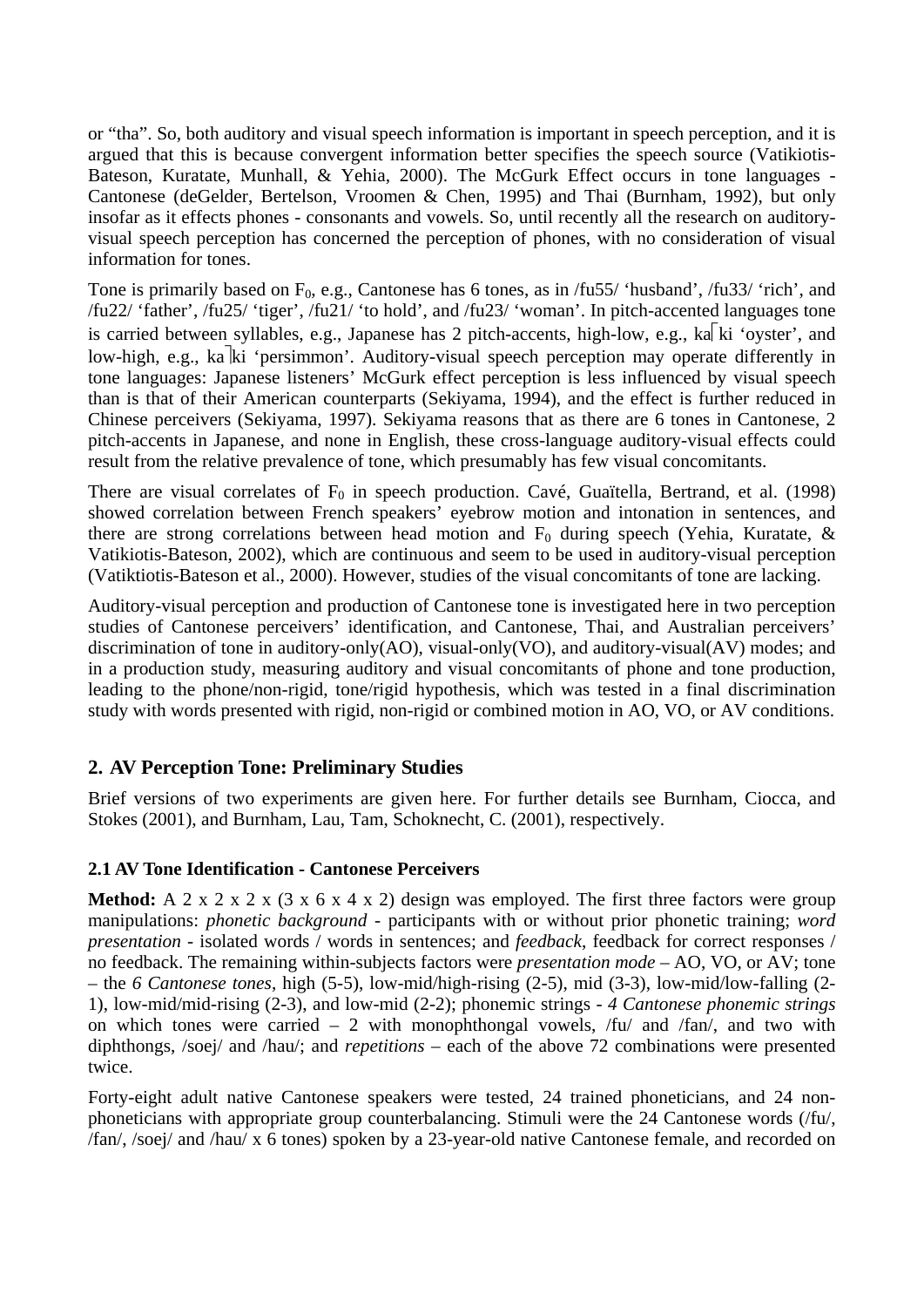a digital video-recorder. Stimuli were presented in two contexts: isolated Cantonese words (Mean = 57.34dB), or in a semantically-neutral Cantonese carrier sentence (Mean = 55.17dB). Participants were tested individually in a sound-attenuated room, approximately 50 cm from the screen of a PC running the DMDX experimental software. After each audio stimulus, orthographic forms of the correct word, along with 5 distracters from the same PI-TD sextuplet were presented, labeled 1-6. Participants were instructed to identify the word said by pressing the corresponding number key, as quickly and as accurately as possible.

**Results and Discussion:** Preliminary analyses revealed no feedback or repetitions effects. Results collapsed over feedback, repetitions, and words/ sentences, are given in Figure 1. Performance was generally better for words in sentences than in isolation,  $F(1,40)=13.773$ , p<.005. AO and AV performance was good and statistically equivalent, but VO performance overall did not differ from chance (1/6=16.67%). However, there were significant interactions of mode and:

• phonetic training,  $F(1,40) = 6.80$ ,  $p < .05$ : those with phonetic training did better in AO and AV, whereas those *without* phonetic training did better in the VO) condition (Fig. 1a);

• vowel type, F  $(1,40) = 31.31$ , p <.001: better performance for diphthongs than monophthongs  $(M =$ 78.13) in AO and AV, but for monophthongs in VO;

• tone type, F  $(1,40) = 11.10$ , p <.005: more

augmentation for contour tones in the AO and AV than in VO.

The differences are underlined by VO tests against chance (Table 1). Together the results suggest that as the vast

**Table 1:** Visual Only Tests Against Chance Level – 16.67% (Mean, *SE*), alpha = .05

Phonetic Training Without (**20.57** *1.27*) With (**16.66** *1.18*) Vowel Type Monophthong (**19.88** *1.28*) Diphthong (**17.36** *1.17*) Word, Tone Type Word, Contour (**20.31** *1.68*) Word, Level (**15.63** *1.61*) Sentence, Tone Type | Sentence, Contour (20.66 *1.90*) | Sentence, Level (17.88 *1.74*)

*Factor Significantly > Chance Not Significantly > Chance* 

majority of the population is phonetically *un*trained, visual perception of tone slightly, but significantly

above chance is the norm, not the exception, and that visual perception of tone is better under some stimulus conditions than others.

#### **2.2 AV Tone Discrimination - Cantonese, Thai, Australian Perceivers**

Is the visual perception of tone due to language-specific learned associations, or language-general principles? To test this Thai speakers (familiar with lexical tone, unfamiliar with Cantonese), and Australian English speakers (unfamiliar with lexical tone and Cantonese) were tested in an AX discrimination paradigm. With respect to the above identification experiment in 2.1: only



**Figure 1:** Identification: effect of (a) Phonetic Training (b) Vowel Type, and (c) Tone Type

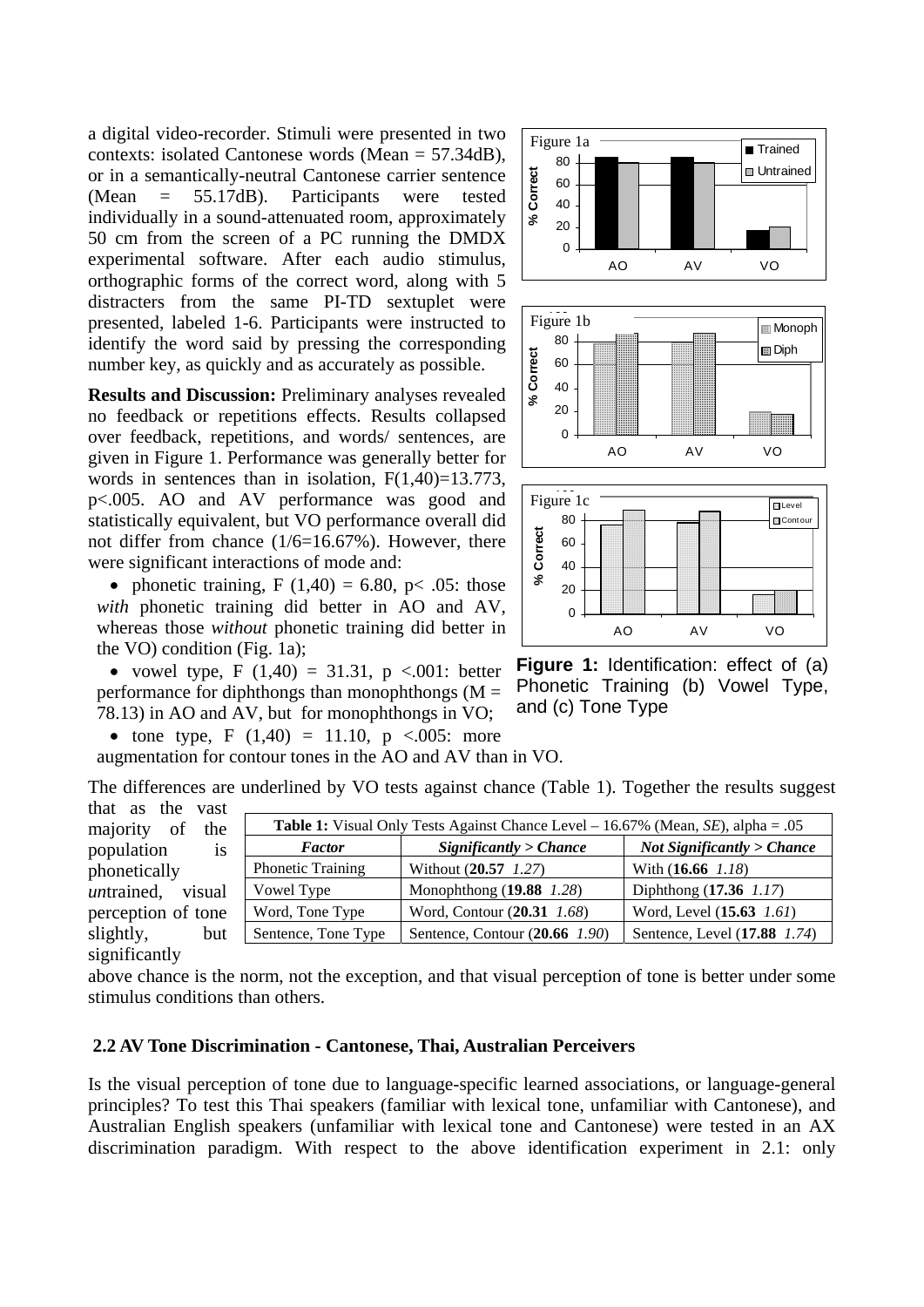phonetically-naïve participants were tested; just two of the words from 2.1 were used (mean  $=$ 57.13dB); all 6 Cantonese tones, were used; only words in isolation were used; and an acoustic noise (multi-talker English language babble) condition was introduced (Mean = 63.9dB) to allow

any augmentation of tone perception by visual tone information to be shown.

**Method:** In a 2 x 2 x 2 x (3 x 15 x 4) design, between-subjects factor were presence/absence of auditory *noise* (multi-talker babble); *vowel type* in stimulus word, in the minimal tone sextuplets of the monophthong, /fan/, or diphthong, /soej/; and inter-stimulus interval, 500ms/1500ms. Within-subjects variables were *presentation mode* - AO, VO, AV; *tone pair* the 15 possible pairings of the six Cantonese tones; and *repetitions* – 4 of each possible pairings, two same and 2 different trials. From these, the dependent variable, a *hits false positives* discrimination index (DI) was calculated for each of the 15 tone pairs yielding a maximum of  $+1$ , a minimum of  $-1$ , with a chance level of 0.

#### **Cantonese Perceivers**

48 native Cantonese speakers were tested. As shown in Figure 2a, there was a significant interaction between background noise and performance in AO vs AV,  $F(1, 40) = 7.906$ , p $< .05$ . Discrimination was uniformly better in AV than in AO, but this effect was more apparent in noisy audio than in clear audio. Thus for Cantonese perceivers, in both audio noise and in audio clear conditions, visual face information significantly augments tone discrimination in AV compared with AO.

#### **Thai Perceivers**

The data for 48 native Thai speakers are shown in Figure 2b. There was a marginal superiority of AV over AO,  $F(1, 40) =$ 4.35, p>.05. This was qualified by a significant interaction between background noise and AO vs AV modes,  $F(1,40) =$ 15.09, p<.001, showing similar performance in AV ( $M = 0.90$ ) AO and  $(M = 0.93)$  in clear audio, but in noisy audio better performance in AV ( $M = 0.21$ ) than AO ( $M = 0.12$ ). So visual face information for tone is perceptible even when the target language is foreign, so long as the perceivers are tone language speakers.

#### **Australian Perceivers**

Forty-eight 48 native Australian English speakers were tested. As shown in Figure 2c, there was no effect of AV vs AO either across or within each noise condition, suggesting that non-tone language speakers cannot perceive visual face information for tone.

#### **Australian Perceiver Varying Noise Levels Experiment**

In Experiment 2c, AE participants complained that the noise was distracting. So in this experiment, another 24 native AE speakers were tested, 12 in a Lower-Noise condition (babble level, 53.25dB),



**Cantonese Speakers**

VO

1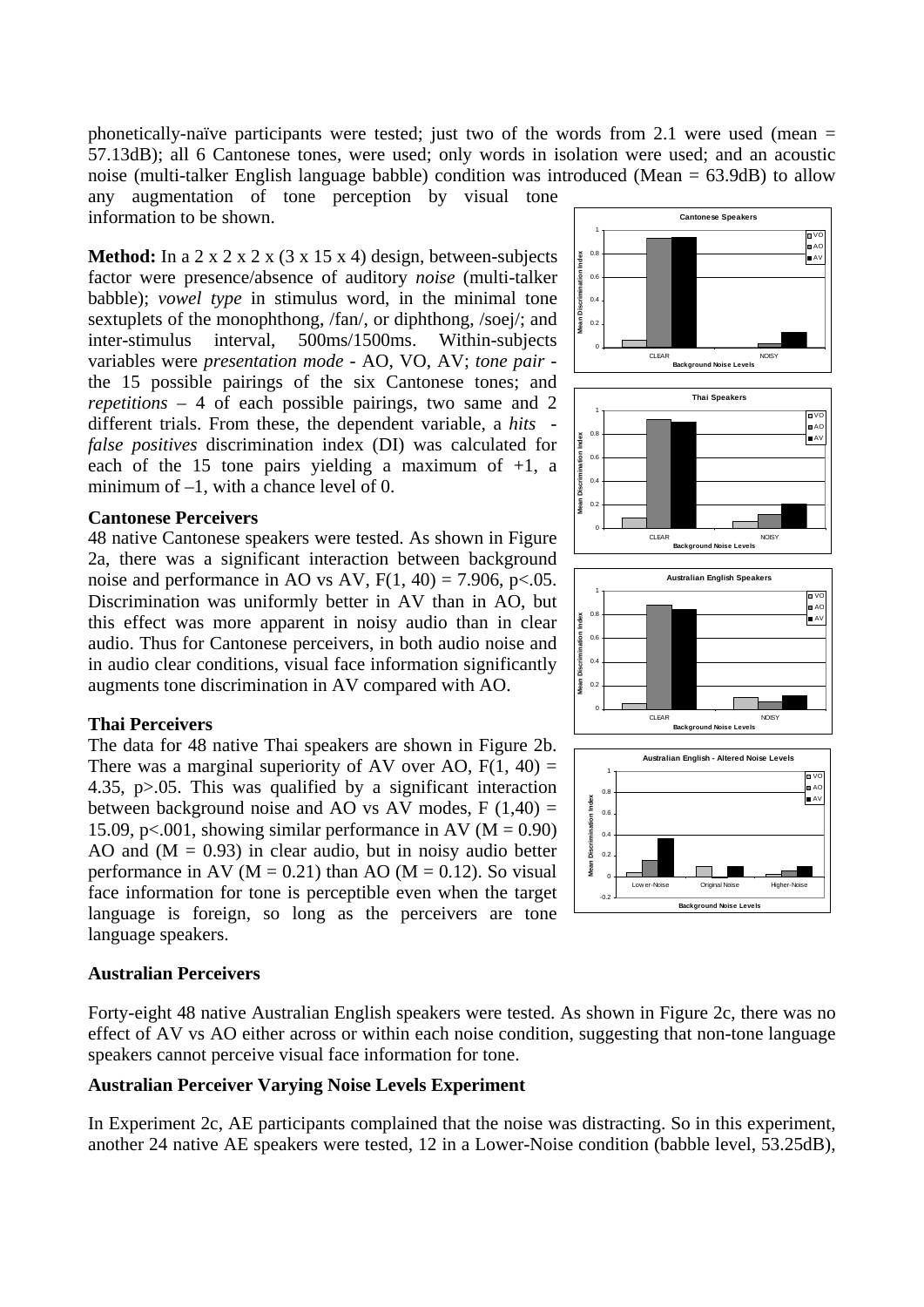and 12 in a Higher-Noise condition (babble, 74.6dB), only in the noise condition, and only on the /fan/ vowel level. Their results were compared to the 12 participants in the Original Noise AE sample who were tested in the noise condition with the /fan/ stimulus (babble level, 63.9dB). As shown in Figure 2d, for both the Higher-Noise and the Original Noise groups there were no



significant effects of mode AO, VO, or AV - no augmentation due to visual face information. For the Lower Noise group performance in AV was significantly augmented over that in AO,  $F(1, 10) =$ 9.93, p<.05. Thus visual face information for tone is perceptible even for a foreign language, and even when tone languages are unfamiliar.

It is interesting that, while visual information for tone is a language-general phenomenon, augmentation is graded in terms of language familiarity, and tone languages in general ( Fig. 3).

#### **3. Auditory-Visual Production of Tone**

There is visual face information that allows tone perception, even by foreign, non-tone language speakers. We used a 4-step process to ascertain the nature of this information: (i) record auditoryvisual productions (ii) derive Principal Components (PCs) from face motion, (iii) predict tone categories from PCs, (iii) correlate PCs with F0.

**Recordings of Cantonese Speech:** A 24-year-old female Cantonese speaker was recorded speaking each of the 5 PI-TD Cantonese words /fan/, /fu/, /hau/, /soej/ and /wai/ with each of the 6 Cantonese tones, in isolation or in one of 5 sentences constructed for each of the 5x6=30 words. Audio data; six parameters of head motion - x y z translation and roll, pitch, yaw from 4 rigid body markers; and movement from 17 face markers in 3D space (see Figure 4) using the OPTOTRAK apparatus.

**Principal Components Analysis (PCA) on Face Motion:** A method to work with 3-dimensional motion data preserving the time varying aspect was developed to analyse the visual component of head and face motion (Vignali, 2005a, 2005b). Starting from a motion description based on frames and Cartesian coordinates of markers, PCA was used to build a meaningful coordinate system, and a tool, OptoPCMarkerView2 was developed to display and independently manipulate PCs, and rigid and non-rigid motion. Functional Data Analysis (Ramsay & Silverman, 1997) assisted in the description of the motion on the basis of B-splines to capture the time dependency of frames. Time warping was applied to time-align similar features (e.g., jaw motion), and compute average curves



**Figure 4:** Predictions of phone & tone

to highlight motion differences. Deviation from the average was considered to characterize the tonespecific motion. The method was applied to the Cantonese tone OPTOTRAK data to give an average motion for each tone category. 14 PCs were sufficient to describe 99% of the variance. PC1 concerns jaw opening, PC2 lip aperture with jaw fixed, and PC3 rigid head nodding.

**Tone Category Prediction:** The 14 PCs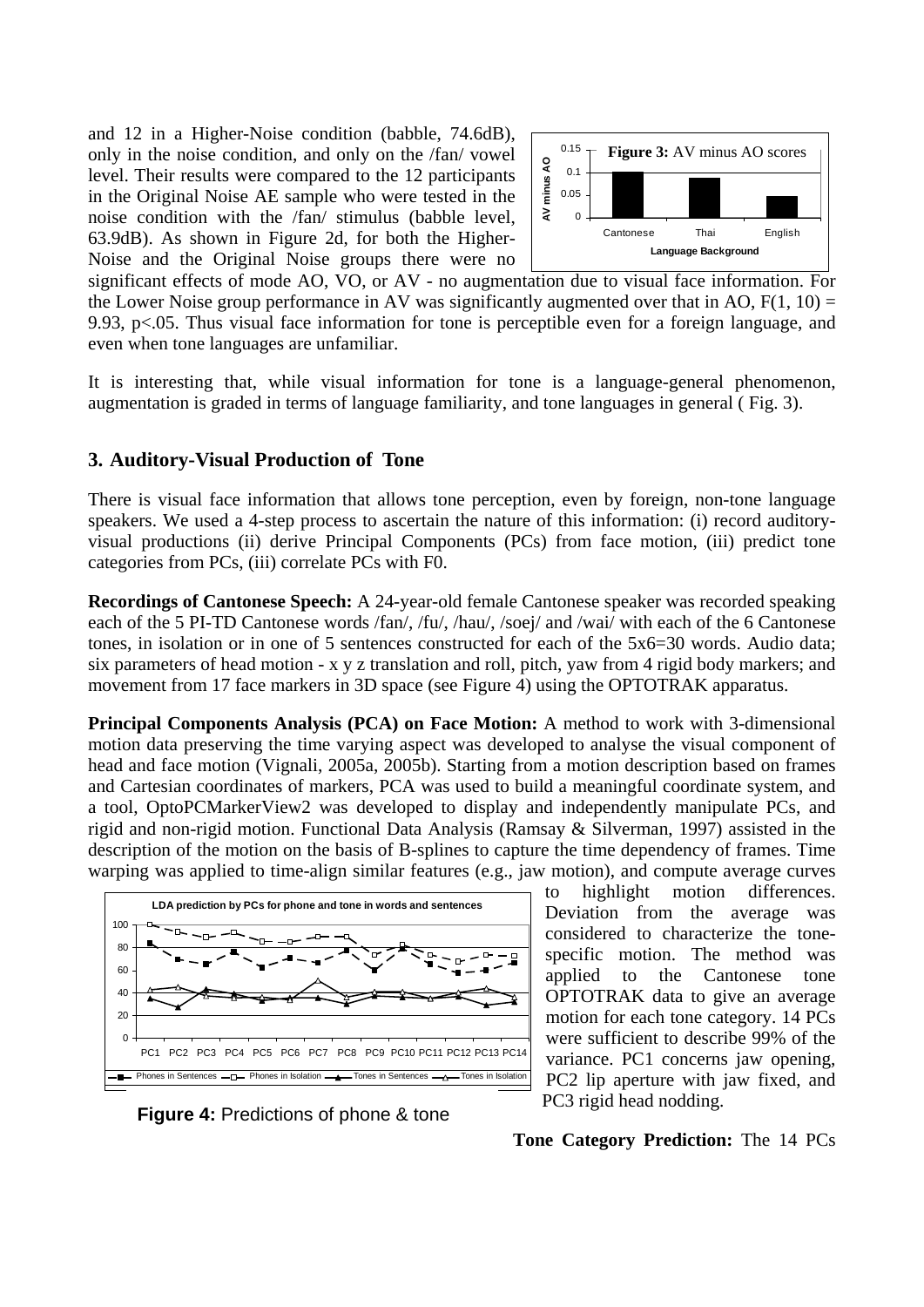were used in Linear Discrimination Analysis (LDA) to predict (a) membership of the 6 Cantonese tone categories, and (b) membership of the 5 phonetic string (word) categories. Repetitions of words extracted from sentences were used after removing the motion of the average word. As shown in Figure 4, prediction of phones is robust and well above chance (20%) across all PCs, with the expected superiority of lower ranked PCs. In contrast, prediction of tones is less robust compared to chance  $(16.67%)$  and there are some noticeable peaks – at PC3 (rigid head nodding) for words in sentences; and for PC7 (a forward downward movement of the head with a small nonrigid component) for words in isolation.

**Correlation of PCs with Audio F0:** F0, determined for words in sentences and in isolation using Praat scripts and additional decision rules (Vignali, 2005c), was used to predict tone category membership via LDA. Table 2 shows predictions were generally better for words in isolation, so only those are considered in the subsequent analyses. Table 3 shows correlations between auditory

| <b>Table 2:</b> % correct LDA prediction of tone category from F0 contours |         |         |         |         |         |         |       |  |  |  |  |
|----------------------------------------------------------------------------|---------|---------|---------|---------|---------|---------|-------|--|--|--|--|
| Words in -                                                                 | Tone 55 | Tone 25 | Tone 33 | Tone 21 | Tone 23 | Tone 22 | Mean  |  |  |  |  |
| Sentences                                                                  | 59      | 56      | 24      | 61      | 56      | 24      | 46.67 |  |  |  |  |
| Isolation                                                                  | 92      | 96      | 60      | 96      | 100     | 60      | 84.00 |  |  |  |  |

F0 and the 14 visual motion PCs. The highest are with

PC 1, concerned with jaw opening only, without rigid head motion; PC9, corresponding to a pure rigid head motion, a rotation toward the back (as opposed to PC3 - a nodding rotation around the head centre); and PC14, which corresponds to a small tilt of the head on the right side.

| Tone     | PC <sub>1</sub> | PC2     | PC <sub>3</sub> | PC4     | PC <sub>5</sub> | PC <sub>6</sub> | PC7     | PC <sub>8</sub> | PC <sub>9</sub> | PC <sub>10</sub> | <b>PC11</b> | <b>PC12</b> | PC13    | <b>PC14</b> |
|----------|-----------------|---------|-----------------|---------|-----------------|-----------------|---------|-----------------|-----------------|------------------|-------------|-------------|---------|-------------|
| Fan1-6   | $-0.4$          | $-0.39$ | $-0.35$         | $-0.04$ | $-0.18$         | $-0.02$         | 0.04    | 0.24            | 0.28            | $-0.26$          | 0.21        | $-0.15$     | 0.06    | $-0.61$     |
| Fu1-6    | $-0.21$         | 0.11    | $-0.13$         | 0.1     | 0.38            | $-0.18$         | 0.23    | 0               | 0.22            | 0.04             | 0.32        | 0           | 0.54    | $-0.34$     |
| $Hau1-6$ | $-0.05$         | $-0.22$ | 0.1             | $-0.36$ | 0.05            | 0.09            | $-0.19$ | $-0.13$         | 0.32            | 0.32             | 0.04        | 0.03        | 0.14    | $-0.38$     |
| Soei1-6  | $-0.39$         | 0.09    | 0.4             | $-0.45$ | 0.15            | 0.38            | $-0.09$ | $-0.48$         | 0.28            | 0.5              | 0.35        | 0.11        | 0.69    | $-0.23$     |
| $Wai1-6$ | $-0.39$         | $-0.13$ | 0.48            | $-0.31$ | $-0.13$         | 0.04            | $-0.26$ | $-0.11$         | 0.6             | $-0.36$          | 0.21        | 0.23        | $-0.15$ | $-0.24$     |
| Mean     | $-0.29$         | $-0.11$ | 0.1             | $-0.21$ | 0.05            | 0.06            | $-0.05$ | $-0.09$         | 0.34            | 0.05             | 0.22        | 0.04        | 0.25    | $-0.36$     |

**Table 3:** Correlation coefficients between visual PCs, and auditory F0 over time.

**Summary:** In the correlation of PCs with audio data, while there is evidence from PC1 for the involvement of articulatory jaw motion, the strongest evidence comes from PC9 and PC14, suggesting that rigid head motion is especially important in distinguishing between the production of different Cantonese tones. Together with data from the prediction of the tone category from visual PCs suggesting the involvement of rigid head motion (PC3 and PC7, in isolation and in sentences respectively), it appears that the visual concomitants of variations in tone involve rigid motion of the head more so than non-rigid motion of the face.

## **4. Perceptual Test of the Phone/Non-Rigid, Tone/Rigid Hypothesis**

Based on the analyses in section 3, underpinnings for the perceptual results in section 2 can be suggested. As a working hypothesis it is predicted that (1) visual information for (a) tones is contained mainly in rigid head motion, and (b) for phones is contained more in the non-rigid face motion, and that (2) this information can be used by perceivers to



**Figure 5:** Static view of visual from OptoPCMarkerView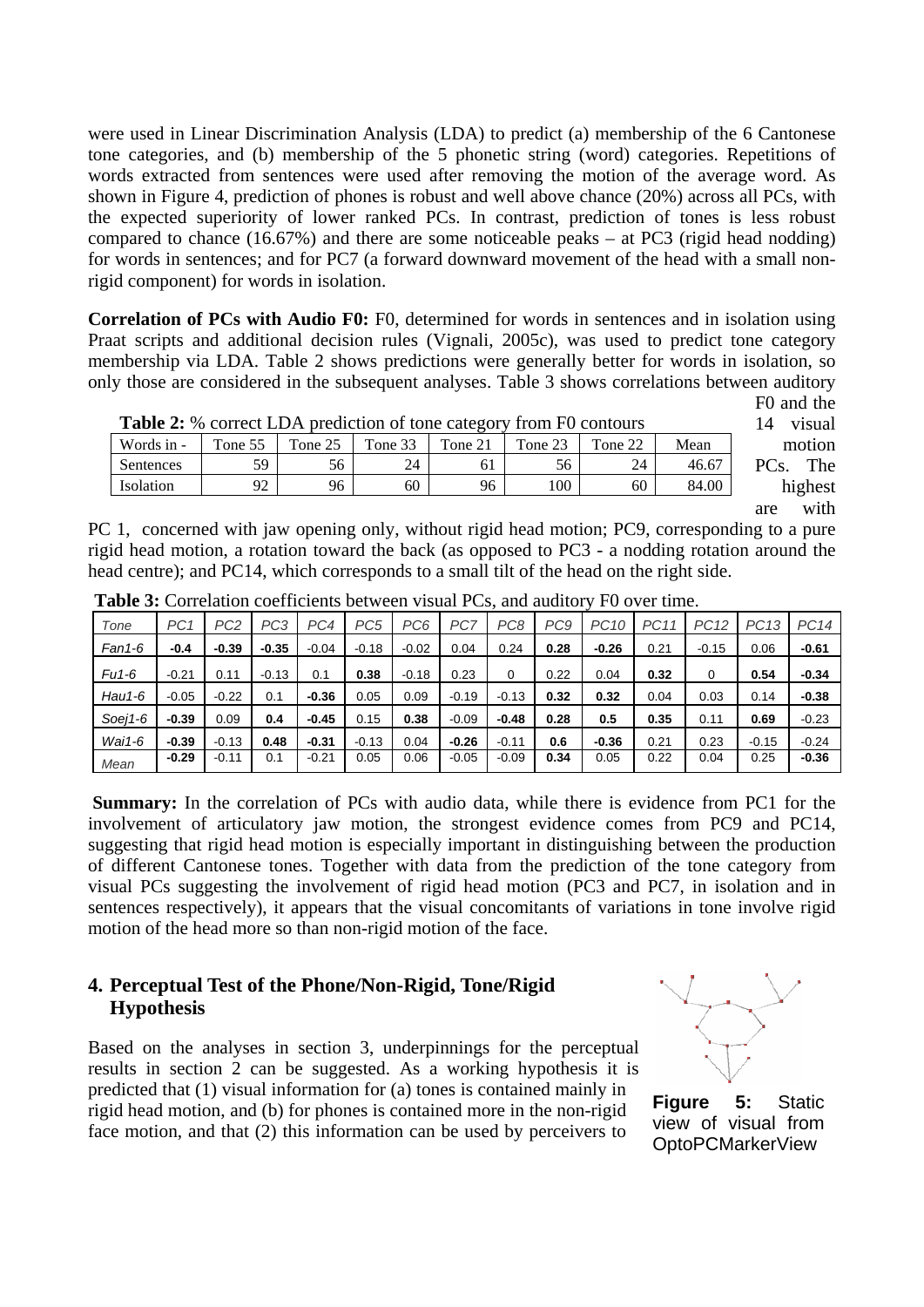discriminate tones and phones.

**Method:** A speech segment (phone/tone) x motion type (rigid/non-rigid/combined) x modality (AO/VO/AV) design was used with repeated measures on all factors. An AXB paradigm in DMDX was used – participants decided whether the first or the last stimulus in a triad was most similar to the second. There were two test phases: one with PI-TD stimuli, requiring decisions based on tone, and another with Tonetically Identical, but Phone Differing (TI-PD) stimuli requiring decisions based on phone. Each phase included an AO, a VO, and AV block of trials, with 3 8-trial sets, one each for rigid, non-rigid, and combined motion. Tests sessions, trial sets and blocks were counterbalanced across the 42 adult monolingual English speakers (27 females, 17 males, mean age, 27.45 years, range, 18-63 years). They were tested with 30 Cantonese words - 'fan', 'fu', 'hau', 'soej' and 'wai' with each of the 6 Cantonese tones. 5 auditory-visual 5 recordings of each of the 30







**Figure 6:** Phone & Tone % correct for rigid, non-rigid, & combined motion in AO, VO, and AV.  $*$  means  $>$  chance (50%).

words were captured from OptoPCMarkerView2 (Vignali, 2005a), which allows display of rigid only, non-rigid-only, or both motion types. Audio files were mixed with noise (-3.3 dB SNR). The visual display is shown in Figure 5.

**Results:** Discrimination performance (Fig. 6) was generally better for phones than tones,  $F(1,41) = 194.93$ ; and non-rigid than rigid motion,  $F(1,41) = 4.28$ . In general and in accord with the phone/non-rigid, and tone/rigid hypothesis, nonrigid motion allows better discrimination for phones, and rigid motion for tones,  $F(1,41) = 31.15$ , and this difference appears to be greater in the visual conditions (VO  $\&$  AV) than in AO, though it failed to reach significance,  $F(1,41) =$ 3.23. In AV, responses in all conditions were above chance, there was a clear phone>tone advantage, and little effect of motion type. In VO, phone perception is above chance in the non-rigid and combined conditions but dramatically drops to chance when only rigid motion is available showing respectively that *non-rigid motion is sufficient and necessary for the visual perception of phones*. However, in VO for tone perception, only when both rigid and non-rigid motion are available is performance above chance, suggesting that *both rigid and non-rigid motion are necessary, and together are sufficient for the visual perception of tones.* 

## **5. Conclusions**

The results support the phone/non-rigid, and tone/rigid hypothesis. Participants in the final experiment were nontone language speakers, so while conclusions must remain tentative, the prognosis for stronger findings with tone language speakers in future studies is good; and given the VO results, stronger

results with hearing impaired (especially hearing impaired tone language speakers). There are strong correlations between head motion and sentential intonation (Vatiktiotis-Bateson, 2000; Yehia et al., 2002), and the results here suggest that similar correlations occur for tone, and that the associated rigid head motion, while fine-grained, is available perceptually.